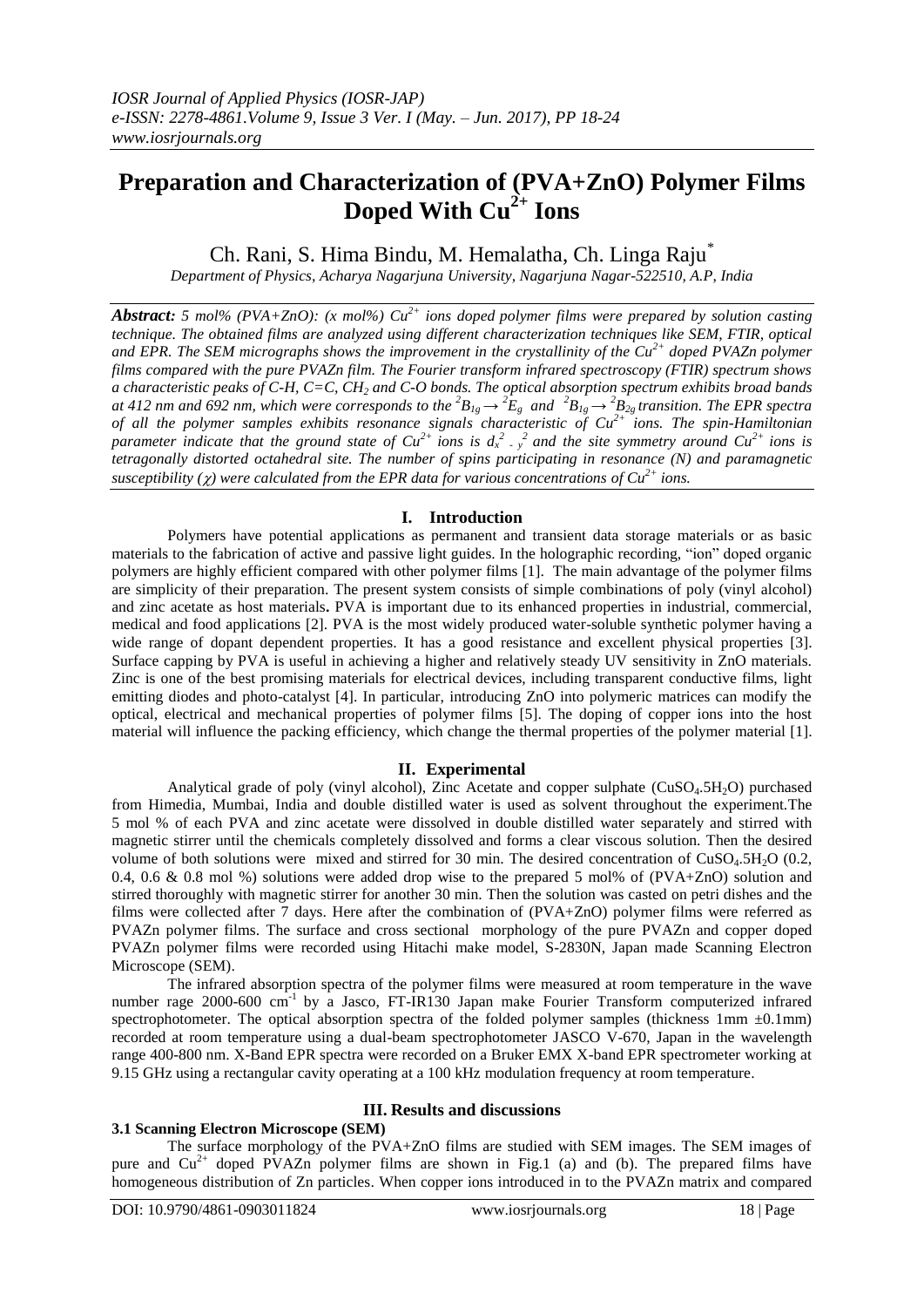with the pure polymer matrix. The PVAZn: $Cu^{2+}$  film shows spherical grain distribution with a uniform density. The clear change in surface morphology was observed with the  $Cu^{2+}$  ion doped in PVAZn polymer film.

## **3.2 Fourier transform infrared studies**

The FTIR spectra of pure and  $Cu^{2+}$  doped PVAZn polymer films were shown in Fig.2. The FTIR spectra consist of several groups of bands for the undoped and copper doped polymer films. The main bands observed in the range of  $610-691$  cm<sup>-1</sup> has been assigned to Zn-O stretching of the polymer complex [6]. The main band at 837 cm<sup>-1</sup> has been assigned to C-C stretching mode of the host polymer. The bands observed at 1000-1100 cm<sup>-1</sup> has been assigned to C-O-C stretching mode formed by the cross linking reaction of PVA with ZnO and the bands around  $1450-1558$  cm<sup>-1</sup> has been assigned to bending vibrations of CH<sub>2</sub> of PVA group [7]. The band at 1642 and 1702 cm<sup>-1</sup> has been assigned to stretching mode of C-O. The main change for the undoped and copper doped polymer is shifting of the absorption bands. The Zn-O bands at 616 and 667 cm<sup>-1</sup> for pure PVAZn polymer shifts towards the  $641$  and  $691$  cm<sup>-1</sup> in the Cu<sup>2+</sup>:PVAZn polymer film. This indicates the cross linking of Cu-O with Zn-O in the host polymer [8]. The band at 837 cm<sup>-1</sup> shifts towards to the lower region 796 cm<sup>-1</sup>, which has been assigned to C-C mode indicating the amorphous nature of the sample. The band at 1702  $cm<sup>-1</sup>$  became broaden in the doping of  $Cu<sup>2+</sup>$  ions in PVAZn polymer due to the alteration of PVA chains with Zn-O and Cu-O. Therefore introducing the Zn-O and Cu-O in the PVA structure modifies the semi crystalline structure of PVA confirming the cross linking of metal ions with the main chain of the PVA. The observed band positions and their corresponding band assignments presented in Table 1.

#### **3.3 Optical absorption studies**

The room temperature optical absorption spectra were recorded for  $Cu<sup>2+</sup>$  ions doped PVAZn polymer film in the wavelength range 400-800 nm. The absorption spectra exhibit two absorption bands at 412 and 692 nm respectively. There is no specific change in the band positions except variation in intensity of the bands with the concentration. Hence as a remarkable spectrum, the absorption spectrum of (0.2 mol%)  $Cu^{2+}$  doped PVAZn polymer film is given as Fig.3. The broad band at 692 nm has been assigned to  ${}^{2}B_{1g} \rightarrow {}^{2}B_{2g}$  transition of Cu<sup>2+</sup> ion in a distorted octahedral site and the band at 412 nm has been assigned to  ${}^{2}B_{1g} \rightarrow {}^{2}E_{g}$  transition [1].

The investigations of optical transitions and electronic band structure can be analyzed using the fundamental absorption edge in the UV region of the optical absorption spectrum. The main feature of the absorption edge is an exponential increase of the absorption coefficient  $\alpha$  (v) with photon energy hv [9]. The absorption coefficient  $\alpha$  (v) can be calculated using the formula,

$$
a(v) = (A/d)2.303 \tag{1}
$$

where A is the absorbance at frequency 'υ' and 'd' is the thickness of the sample. The optical band gap for direct and indirect transitions can be determined by using the relation,

$$
E_{opt} = hv - (a \; hv/B)^{1/2}
$$

---------- **(2)**

where B is a constant. The direct and indirect band gaps were calculated from the plots of  $(ahu)^2$  and  $(ahu)^{1/2}$  as a function of photon energy *(hυ) and are* shown in Fig.4(a) and (b). The corresponding values are taken by extrapolating the linear portion of absorption coefficient meet at  $x=0$ .

Urbach plots are the natural logarithm of absorption coefficient ln  $(\alpha)$  is plotted against photon energy (hυ). In the present study such an Urbach plots were plotted and are shown in Fig.5. The direct, indirect optical band gaps and Urbach energies were calculated with respect to the copper concentration in the PVAZn polymer films and are presented in Table 2. From the Table, it is observed that the direct and indirect band gap energies decrease with the increase of copper concentration. This may be due to the loose packing of the host complex with the copper.

#### **3.4 Electron paramagnetic resonance (EPR)**

The EPR spectrum of the undoped polymer film confirming that the starting materials used in the present work were free from transition metal impurities or any other paramagnetic contamination.When various mol% of CuSO<sup>4</sup> were added to PVAZn films, the EPR spectra of all the investigated samples exhibits a well resolved resonance signals as shown in Fig.6. The EPR spectrum exhibits four parallel and one perpendicular line for the samples under study. For  $Cu^{2+}$  ions, a regular octahedral site may not exist because the cubic symmetry is disturbed by electronic-hole in the degenerate  $d_{x-y}^{2}$  orbital and this produces the tetragonal distortion. The EPR spectra of  $Cu^{2+}$  ions in the present polymer film can be well interpreted in terms of the spin-Hamiltonian for  $d^9$  ions in an axial symmetry [10],

$$
\mathcal{H} = \beta[g_{11}H_zS_z + g_{\perp}(H_xS_x + H_yS_y)] + A_{11}I_zS_z + A_{\perp}(I_xS_x + I_yS_y)
$$
 \n
$$
\qquad \qquad \text{---} \qquad (3)
$$

where the terms have their usual meanings given in our previous papers [11].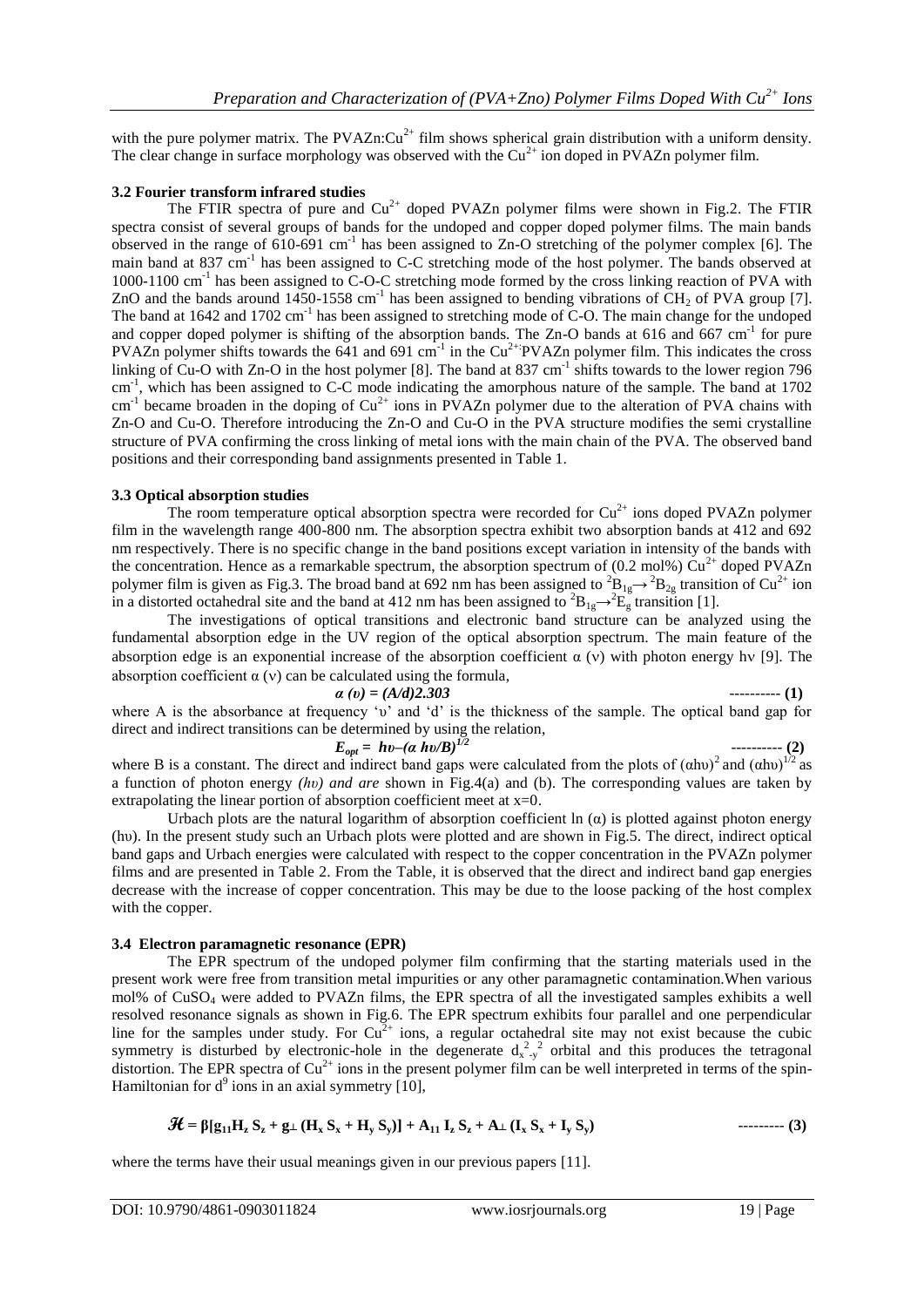In EPR spectrum, one can get four parallel and four perpendicular signals for copper ions. However, in the present study, we observed only four parallel and one perpendicular signals due to  $^{63}$ Cu and  $^{65}$ Cu isotopes. The spectral parameters for all the samples are well resolved with four parallel components ( $g_{\parallel} \approx 2.38$ ) and a perpendicular component around  $(g_{\perp} \approx 2.05)$ . The observed g and A values are presented in Table 3. From the table, it can be observed that, the g values follows the trend  $g_{\parallel} > g_{\perp} > 2.0023$ . We consider that the ground state for the paramagnetic electrons is  $d_{x-y}^2$  orbital and the Cu<sup>2+</sup> ions being located in the distorted octahedral sites (D4h) [12-15].

## **3. 4 (a) Calculation of spin concentration (N)**

The number of spins participating in resonance can be calculated by comparing the present system with standard known concentration of  $CuSO<sub>4</sub>$  5H<sub>2</sub>O. The well – known expression given by Weil et al., [16] was used to calculate the spin concentration in the present work and is given by,

$$
N = \n\begin{array}{rcl}\nA_x (Scan_x)^2 G_{std} (B_m)_{std} (g_{std})^2 (P_{std})^{1/2} & [S(S+1)]_{std} \\
\cdot & \cdot & \cdot \\
A_{std} (Scan_{std})^2 G_x (B_m)_{x} (g_x)^2 (P_x)^{1/2} [S(S+1)]_x\n\end{array}
$$
\n
$$
(4)
$$

where the terms have their usual meanings [11].

The spin concentration (N) participating in resonance for the present system was calculated for different concentrations of copper ions (0.2 to 0.8 mol%) and a plot was drawn between copper concentrations against spin concentration for this polymer system and is shown in Fig.7. From the graph, it can be observed that the spin concentration participating in resonance (N) has a non-monotonic (i.e., increases then decrease) behavior with the increase in concentration. This may be due to the presence of other copper states existing in the polymer complex [17].

#### **3.4 (b) Paramagnetic susceptibility**

The paramagnetic susceptibility of the polymer films at room temperature was calculated from the EPR data using the formula [18],

$$
\chi = \frac{Ng^2\beta^2J(J+1)}{3K_B(T)}
$$
 (5)

where the terms have their usual meanings [11]. The paramagnetic susceptibilities were calculated for PVAZn:  $Cu^{2+}$  (0.2 - 0.8 mol%) polymer films and a plot was drawn for the reciprocal of susceptibility (1/ $\chi$ ) as a function of concentrations is shown in Fig.8. From the graph, the susceptibility of the samples decreases with the concentrations of copper in the host matrix.

### **IV. Conclusions**

- $\triangleright$  PVAZn:Cu<sup>2+</sup> polymer films were prepared by solution casting technique at room temperature.
- The clear and uniform surface structure was observed from the Scanning electron microscopy (SEM).
- From the EPR and optical absorption spectral studies, the  $Cu^{2+}$  ions occupied in tetragonally distorted octahedral sites in the host matrix.
- The decrease in paramagnetic susceptibility indicates the increase in amorphous nature of the sample.
- $\triangleright$  The FT-IR spectrum exhibits the Zn-O, CH<sub>2</sub>, C-H, C=O, C=C groups of stretching and bending vibrations.

#### **References**

- [1] Ch. Linga Raju, J.L. Rao, B.C.V. Reddy and K.Veera Brahmam, Bull Mater. Sci., 30 (3) ( 2007) 215-218.
- [2] Hongtao Fan, Yuqian Bian, Dianpeng Sui, Guifeng Tong and Ting Sun, Aalytical Sciences, 25 (2009) 1345-1349.
- [3] Seon Jeong Kim, Seonng Gil Yoon, Young Moo Lee and Sun I Kim, Sensors and Actuators, B-88 (2003) 286-291.
- [4] I. Latif, Entisar E, AL-Abodi, Dhe faf H. Badri and Jawad AI Khafagi, American Journal of Polymer Science, 2(6) (2012)135-140.
- [5] Tapas Kumar Kundu,Nantu Karak, Puspendu Barik, Satyajit Saha International Journal of Soft computing and Engineering (IJSCE). 1 (2011) 2231-2307.
- [6] S. Hima Bindu, D. Siva Raju, V. Vinay Krishna, T. Rajavardhana Rao, K. Veerabrahmam, Ch. Linga Raju. Optical Materials, 62 (2016) 655-665.
- [7] Elizabeth Fonseca dos Reis, Fabia S. Campos, Andrey Pereira Lage, Romulo Cerqueira Leite, Luiz Guilherme Heneine, Wander Luiz Vasconcelos, Zelia Ines Portela Lobato, Herman Sander Mansur, Material Research, 9(2) (2006) 185-191.
- [8] S. Gandhi. R. Hari Hara Subramani, T. Ramakrishanan, A. Sivabalan, V. Dhana Lakshmi, J.Mater. Sci., 45 (2010) 1688-1694. [9] E.A.Davis and M.F.Mott, Philos. Mag., 22 (1970) 903.
- [10] B. Bleaney, A. Abragam, Electron paramagnetic Resonance of Transition ions, Oxford University Press, London, (1970) 186.
- [11] T. Rajavardhana Rao, I. Omkaram, B. Sumalatha, K. Veera Brahmam, Ch. Linga Raju, Ionics, 18 (2012) 695.
- [12] H.A. Jahn, E.Teller, Pproc. Royal Soc., London, 161 (1937) 220.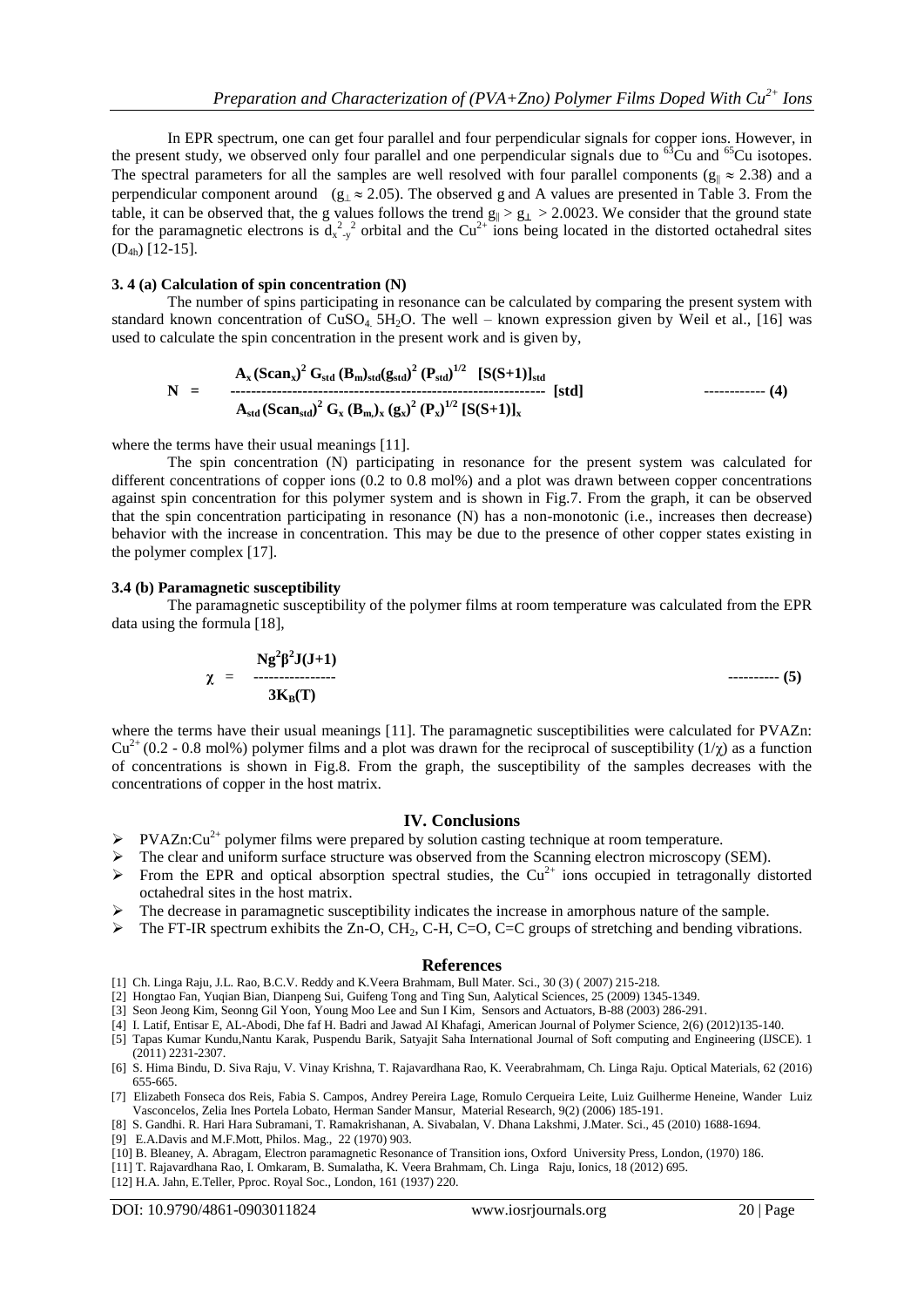- [13] A.M. Klonkowski, C.W. Schlaepfer, Non-Cryst. Solids, 129 (1991) 101.
- [14] S. Bale, S. Rahman, Non-Cryst. Solids., 355 (2009) 2127.
- [15] G. Upender, M. Prasad, V. Chandra Mouli, Non-Cryst. Solids, 357 (2011) 903.
- [16] J.A. Weil, J.R. Boltan, J.E. Wertz, Electron paramagnetic resonance Elementary Theory and practical applications, Wiley, New York, (1994) 498.
- [17] B. Sumalatha, I. Omkaram, T. Rajavardhana Rao, Ch. Linga Raju, Non-Cryst.Solids, 375 (2011) 3143-3152.
- [18] N.W. Aschcroft, N.N. Mermin, Solid State Physics, Harcourt, Fort worth, TX, (2001) 656.
- **Table 1.** FTIR band positions and their corresponding band assignments of PVAZn and Cu<sup>2+</sup> ions doped PVAZn polymer films.

| $\text{PVAZn:} \text{Cu}^{2+} \text{ (mol%)}$ |      |      |      |      |                        |  |  |
|-----------------------------------------------|------|------|------|------|------------------------|--|--|
| <b>PURE PVA Zn</b>                            | 0.2  | 0.4  | 0.6  | 0.8  | <b>Band assignment</b> |  |  |
| 616                                           | 619  | 623  | 647  | 641  | $Zn-O$                 |  |  |
| 667                                           | 676  | 679  | 680  | 693  | $Zn-O$                 |  |  |
| 837                                           | 833  | 799  | 789  | 750  | CH <sub>2</sub>        |  |  |
| 1080                                          | 1019 | 1022 | 1101 | 1147 | CO                     |  |  |
| 1137                                          |      | 1093 | 1146 |      |                        |  |  |
| 1459                                          | 1443 | 1444 | 1431 | 1463 |                        |  |  |
| 1521                                          | 1532 | 1517 | 1517 | 1516 | CH <sub>2</sub>        |  |  |
| 1541                                          | ۰    | 1558 | 1561 | 1558 |                        |  |  |
| 1642                                          | 1619 | 1632 | 1640 | 1621 | $C = C$                |  |  |
| 1702                                          | 1700 | 1686 | 1692 | 1682 |                        |  |  |

**Table 2.** The direct, indirect band gaps and Urbach energies of  $Cu^{2+}$  ions doped PVAZn polymer films.

| S.No | $\mathrm{Cu}^{\scriptscriptstyle \mathcal{A}^+}$<br>(mod 96) | Direct (eV) | Indirect (eV) | Urbuch energy $(\Delta E, eV)$ |
|------|--------------------------------------------------------------|-------------|---------------|--------------------------------|
|      | ∪.∠                                                          | 3.89        | .J.U          | 3.40                           |
|      | U.4                                                          | 3.OZ        | 3.40          | 270                            |
|      | v.o                                                          | ر. ر        | ر ر.ر         | $\circ$<br>1.0.                |
|      | v.e                                                          | ററ          |               |                                |

**Table 3.** The g values and the hyperfine splitting constant (A) values of  $Cu^{2+}$  ions doped in PVAZn polymer films calculated using EPR spectra.

| S.No | $Cu2+$ (mol %) | $g_{\parallel}$ | g⊥   | $A_1$ $X10^{-4}$ (cm <sup>-1</sup> ) | No. of spins $(10^{25}/\text{kg})$ |
|------|----------------|-----------------|------|--------------------------------------|------------------------------------|
|      | 0.2            | 2.45            | 2.08 | 138.4                                | 1.214                              |
|      | 0.4            | 2.39            | 2.05 | 138.4                                | 2.169                              |
|      | 0.6            | 2.39            | 2.07 | 138.4                                | 1.9039                             |
|      | $_{0.8}$       | 2.38            | 2.07 | 130.9                                | 1.4726                             |







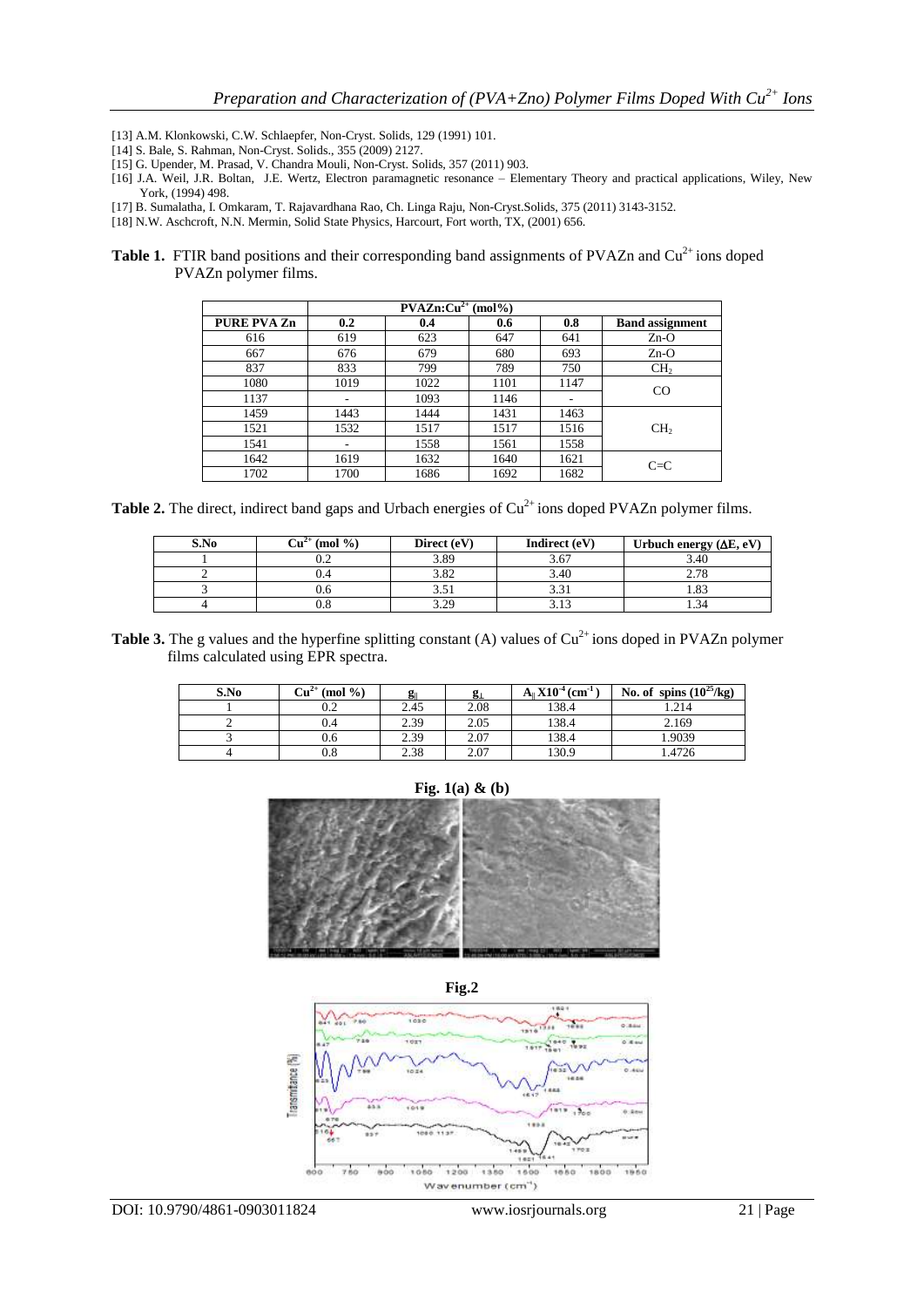







**Fig.4 (b)**

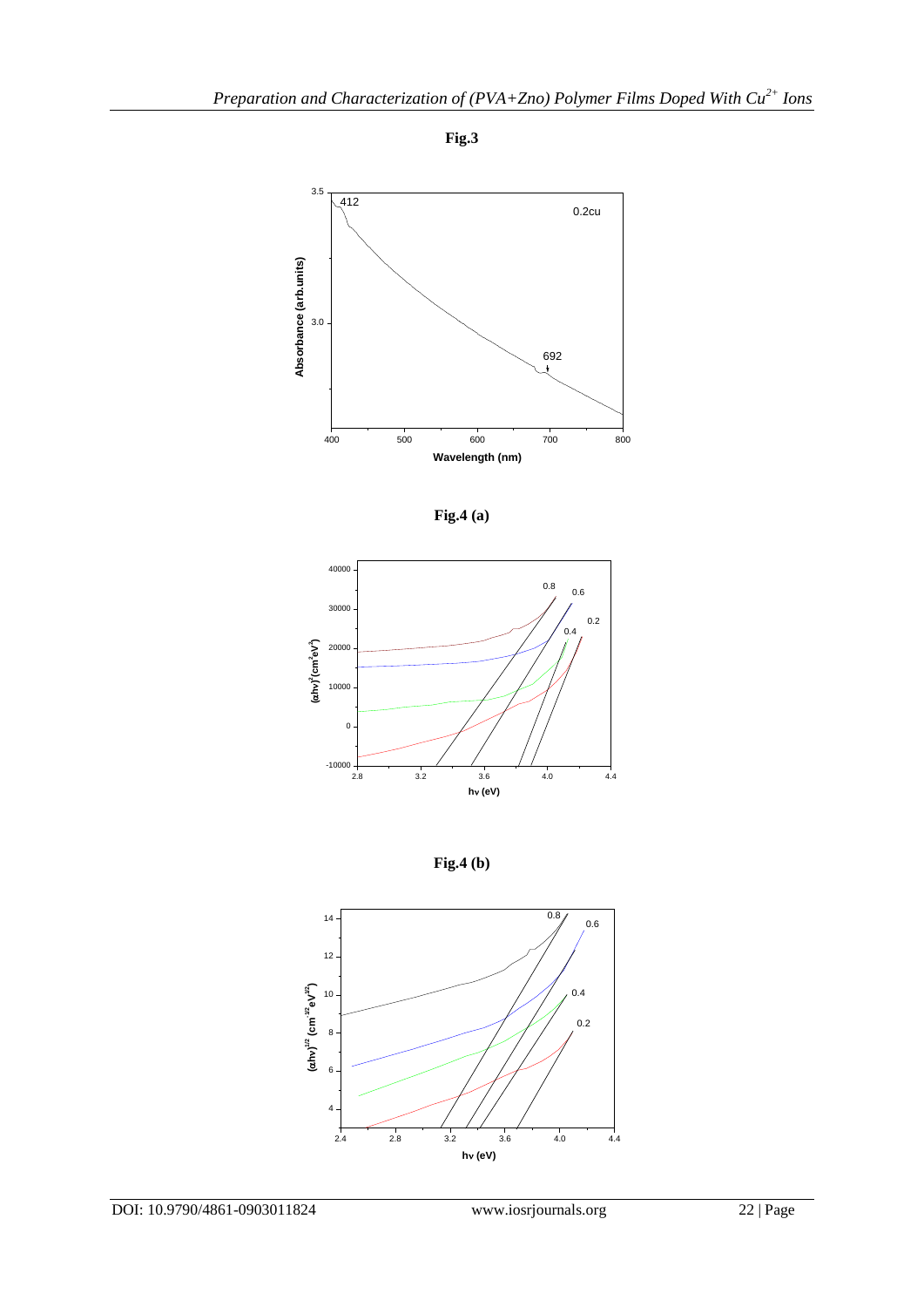